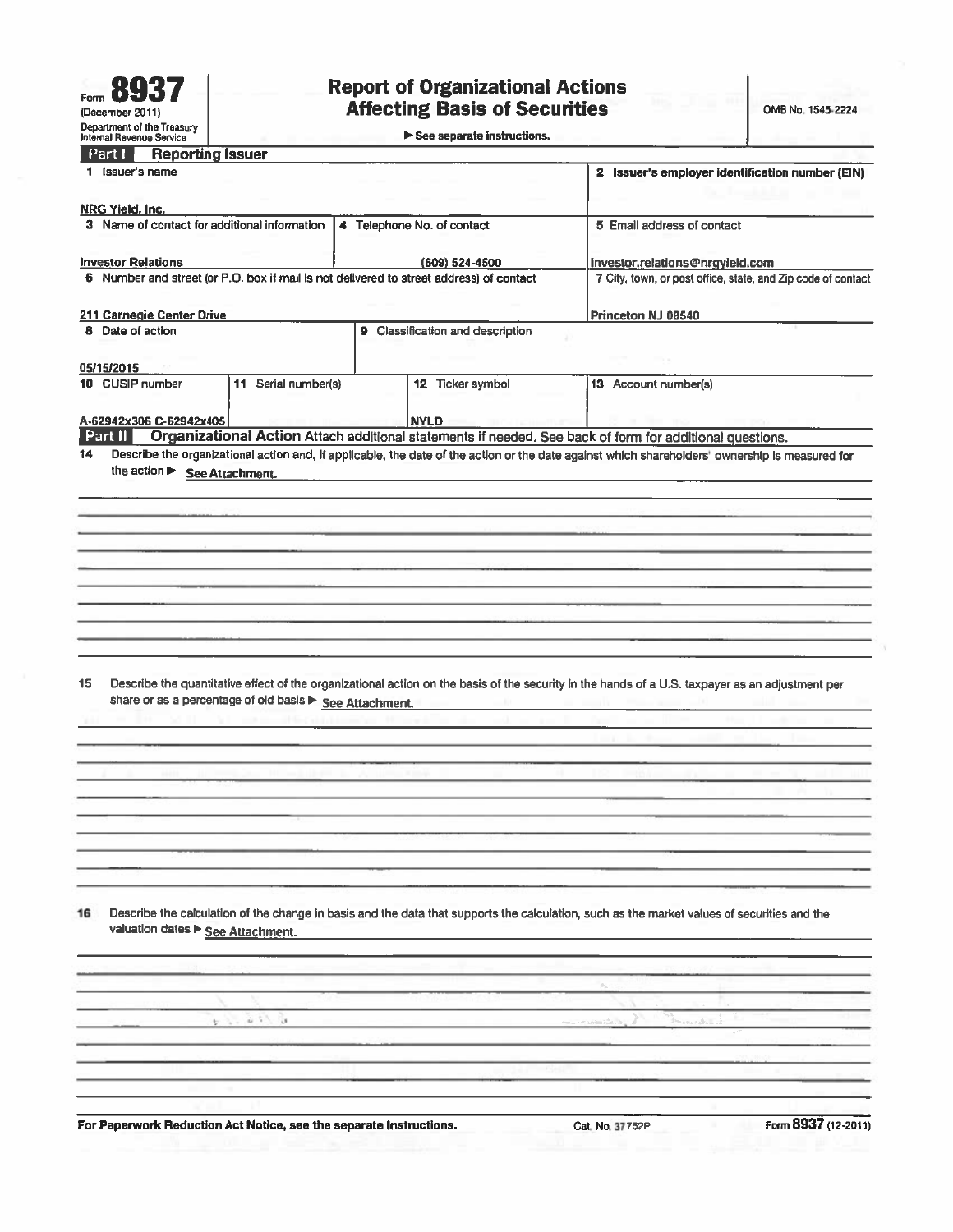|                 | Form 8937 (Rev. 12-2011)                            |                                                                                                                                                              |                            | Page 2                         |
|-----------------|-----------------------------------------------------|--------------------------------------------------------------------------------------------------------------------------------------------------------------|----------------------------|--------------------------------|
| Part II         | <b>Organizational Action (continued)</b>            |                                                                                                                                                              |                            |                                |
|                 |                                                     |                                                                                                                                                              |                            |                                |
| 17              |                                                     | List the applicable Internal Revenue Code section(s) and subsection(s) upon which the tax treatment is based >                                               |                            |                                |
| <b>IRC 305</b>  |                                                     |                                                                                                                                                              |                            |                                |
| <b>IRC 307</b>  |                                                     |                                                                                                                                                              |                            |                                |
|                 | Treas. Regs. 1.307-1 and 1.307-2                    |                                                                                                                                                              |                            |                                |
| <b>IRC 1001</b> |                                                     |                                                                                                                                                              |                            |                                |
|                 |                                                     |                                                                                                                                                              |                            |                                |
|                 |                                                     |                                                                                                                                                              |                            |                                |
|                 |                                                     |                                                                                                                                                              |                            |                                |
|                 |                                                     |                                                                                                                                                              |                            |                                |
|                 |                                                     |                                                                                                                                                              |                            |                                |
|                 |                                                     |                                                                                                                                                              |                            |                                |
|                 |                                                     |                                                                                                                                                              |                            |                                |
|                 |                                                     |                                                                                                                                                              |                            |                                |
|                 |                                                     |                                                                                                                                                              |                            |                                |
|                 |                                                     |                                                                                                                                                              |                            |                                |
|                 |                                                     |                                                                                                                                                              |                            |                                |
| 18              |                                                     |                                                                                                                                                              |                            |                                |
|                 |                                                     | Can any resulting loss be recognized? > The organizational action does not result in recognition of loss.                                                    |                            |                                |
|                 |                                                     |                                                                                                                                                              |                            |                                |
|                 |                                                     |                                                                                                                                                              |                            |                                |
|                 |                                                     |                                                                                                                                                              |                            |                                |
|                 |                                                     |                                                                                                                                                              |                            |                                |
|                 |                                                     |                                                                                                                                                              |                            |                                |
|                 |                                                     |                                                                                                                                                              |                            |                                |
|                 |                                                     |                                                                                                                                                              |                            |                                |
|                 |                                                     |                                                                                                                                                              |                            |                                |
|                 |                                                     |                                                                                                                                                              |                            |                                |
|                 |                                                     |                                                                                                                                                              |                            |                                |
|                 |                                                     |                                                                                                                                                              |                            |                                |
|                 |                                                     |                                                                                                                                                              |                            |                                |
|                 |                                                     |                                                                                                                                                              |                            |                                |
|                 |                                                     |                                                                                                                                                              |                            |                                |
|                 |                                                     |                                                                                                                                                              |                            |                                |
| 19              |                                                     | Provide any other information necessary to implement the adjustment, such as the reportable tax year ▶ The organizational action was                         |                            |                                |
|                 |                                                     | effective as of May 14, 2015. Accordingly, the reportable tax year for a shareholder is its tax year that includes May 14, 2015 (e.g., the 2015 tax          |                            |                                |
|                 | year for shareholders on a calendar year tax year). |                                                                                                                                                              |                            |                                |
|                 |                                                     |                                                                                                                                                              |                            |                                |
|                 |                                                     |                                                                                                                                                              |                            |                                |
|                 |                                                     | The US federal income tax rules are complex and we urge you to consult your own tax advisors regarding the application of these rules to                     |                            |                                |
|                 | your particular circumstances.                      |                                                                                                                                                              |                            |                                |
|                 |                                                     |                                                                                                                                                              |                            |                                |
|                 |                                                     |                                                                                                                                                              |                            |                                |
|                 |                                                     |                                                                                                                                                              |                            |                                |
|                 |                                                     |                                                                                                                                                              |                            |                                |
|                 |                                                     |                                                                                                                                                              |                            |                                |
|                 |                                                     |                                                                                                                                                              |                            |                                |
|                 |                                                     |                                                                                                                                                              |                            |                                |
|                 |                                                     |                                                                                                                                                              |                            |                                |
|                 |                                                     |                                                                                                                                                              |                            |                                |
|                 |                                                     | Under penalties of perjury, I declare that I have examined this return, including accompanying schedules and statements, and to the best of my knowledge and |                            |                                |
|                 |                                                     | belief, it is true, correct, and complete. Declaration of preparer (other than officer) is based on all information of which preparer has any knowledge.     |                            |                                |
| <b>Sign</b>     |                                                     |                                                                                                                                                              |                            |                                |
| <b>Here</b>     |                                                     |                                                                                                                                                              |                            |                                |
|                 | Signature I                                         |                                                                                                                                                              | Date $\blacktriangleright$ |                                |
|                 |                                                     |                                                                                                                                                              |                            |                                |
|                 | Print your name ▶                                   | Preparer's signature                                                                                                                                         | <b>Title ▶</b>             |                                |
| Paid            | Print/Type preparer's name                          |                                                                                                                                                              | Date                       | <b>PTIN</b><br>Check $\Box$ if |
| Preparer        |                                                     |                                                                                                                                                              |                            | self-employed                  |
| <b>Use Only</b> | Firm's name<br>٠                                    |                                                                                                                                                              |                            | Firm's EIN F                   |
|                 | Firm's address ▶                                    |                                                                                                                                                              |                            | Phone no.                      |

Form 8937 (Rev. 12-2011)

n.

Send Form 8937 (including accompanying statements) to: Department of the Treasury, Internal Revenue Service, Ogden, UT 84201-0054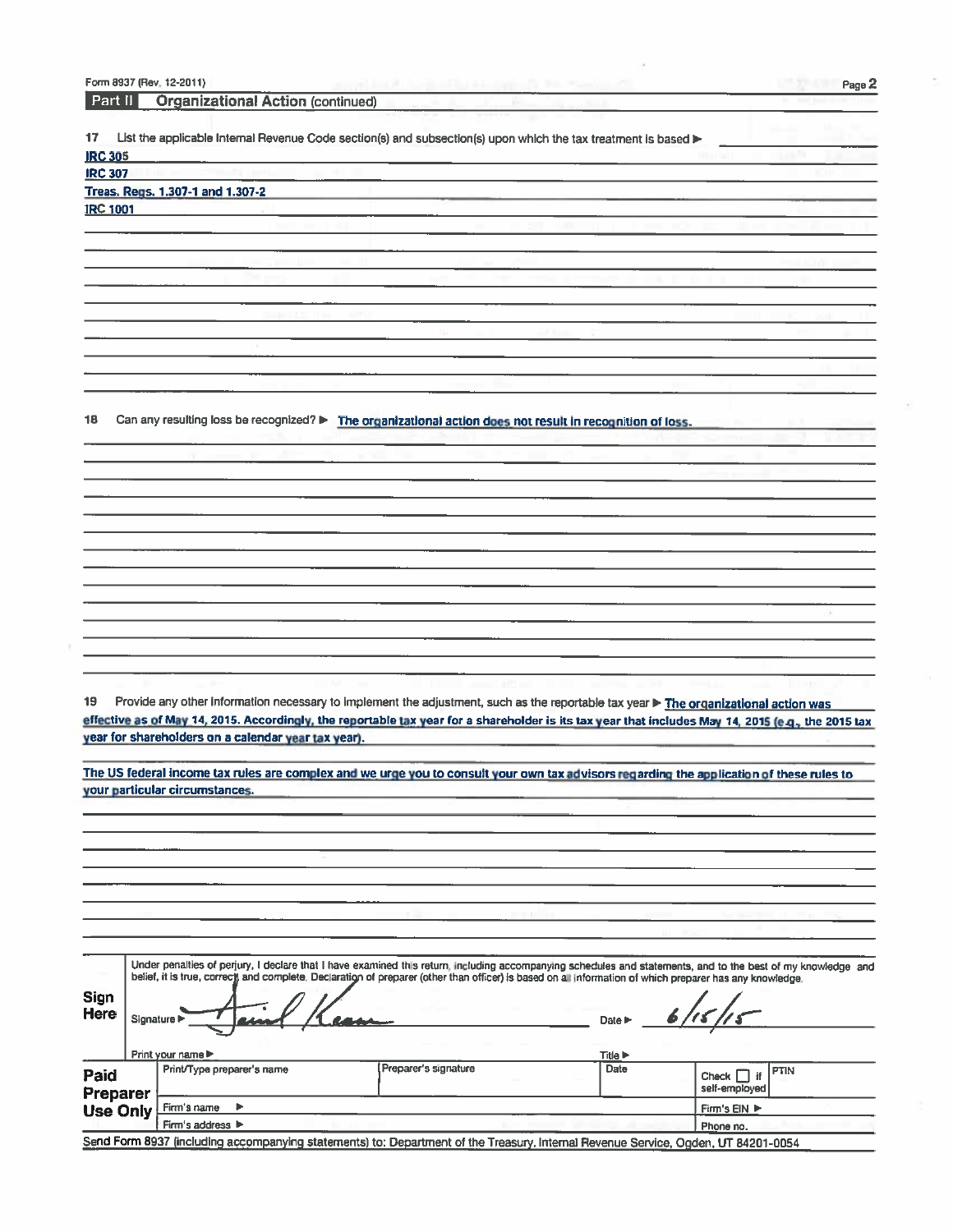### **Attachment to Form 8937**

## **NRG Yield, Inc.**

### **"Report of Organizational Actions Affecting Basis of Securities"**

# **Part II, Item 14.**

As part of the organizational action, NRG Yield, Inc. ("NYLD") amended its certificate of incorporation to establish two new classes of common stock, i.e., Class C common stock and Class D common stock. On May 14, 2015, NYLD caused its existing class of common stock to split as follows: (i) Class A common stock split into one share of Class A common stock and one share of Class C common stock; and (ii) Class B common stock split into one share of Class B common and one share of Class D common stock. (Note that the outstanding shares of Class B common stock and Class D common stock are not publicly traded, and are all held by one shareholder, a C corporation.)

# **Part II, Item 15.**

A shareholder's aggregate tax basis in his or her shares of Class A common stock held immediately prior to the stock split should be allocated to the Class A common stock and the Class C common stock in proportion to their relative fair market values. Fair market value generally is the price at which property would change hands between a willing buyer and a willing seller, neither being under any compulsion to buy or to sell, and both having reasonable knowledge of the facts. U.S. federal income tax law does not specifically prescribe how a taxpayer should determine the fair market value of the Class A common stock and the Class C common stock for purposes of allocating basis.

There are several possible methods for determining the fair market values of the Class A common stock and the Class C common stock. One possible method is to use the average of the high and low trading price of the stock on May 15, 2015, the first day of trading of the Class A common stock and the Class C common stock following the stock split. Based on this approach, and as described in Item 16 below, 50.28% of a shareholder's aggregate tax basis in his or her shares of the Class A common stock immediately prior to the stock split would be allocated to such shareholder's shares of Class A common stock and 49.72% of it would be allocated to such shareholder's shares of Class C common stock received pursuant to the stock split.

Other approaches to determine fair market value may also be possible. You are not bound by the approach illustrated above and may, in consultation with your tax advisor, use another approach in determining fair market values for the Class A common stock and the Class C common stock.